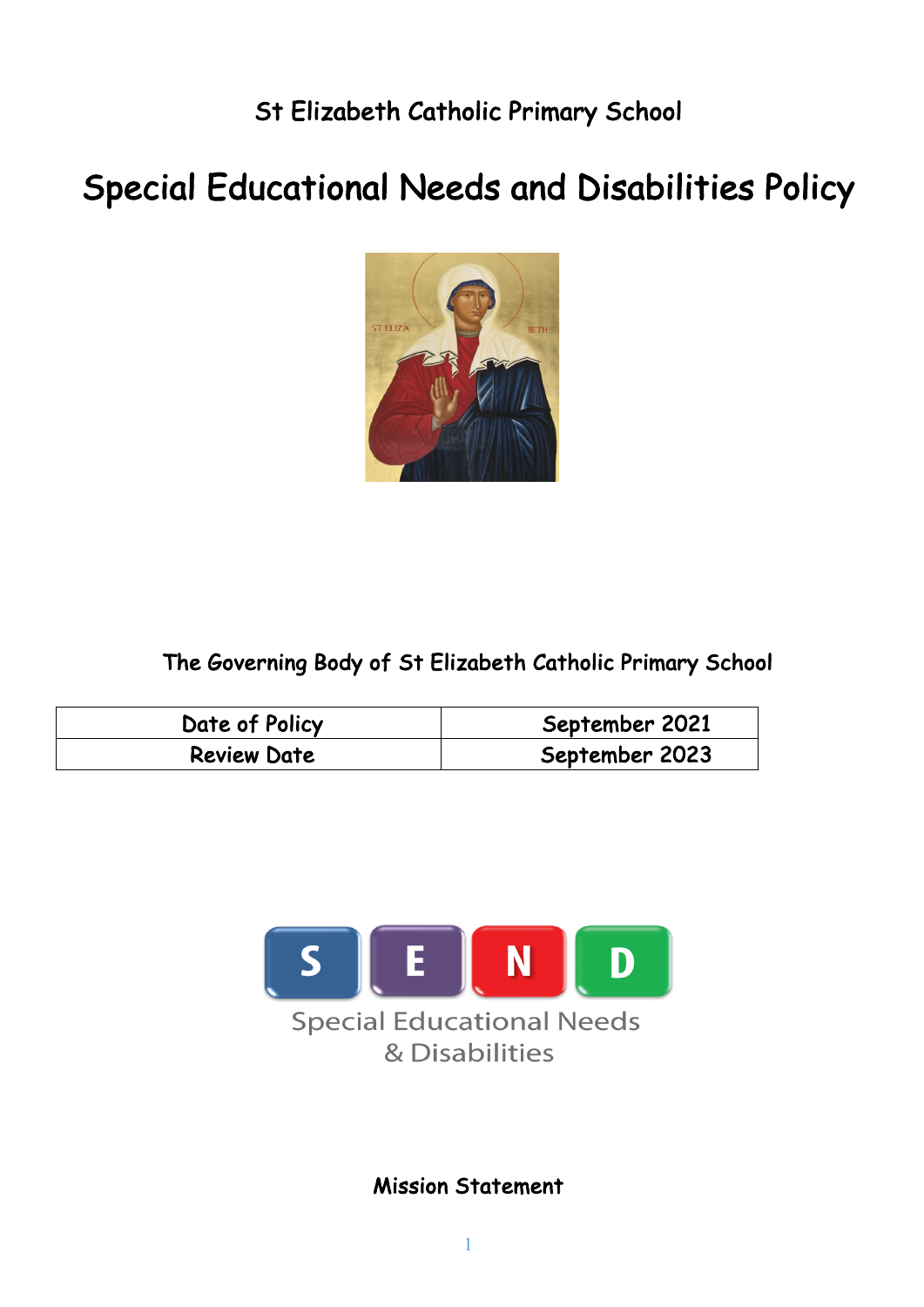# 'Striving for excellence in a caring Catholic community.'

#### Safeguarding Statement

At St Elizabeth Catholic Primary School, we respect and value all children and are committed to providing a caring, friendly and safe environment for all our pupils so they can learn, in a relaxed and secure atmosphere. We believe every pupil should be able to participate in all school activities in an enjoyable and safe environment and be protected from harm. This is the responsibility of every adult employed by, or invited to deliver services at St Elizabeth Catholic Primary School. We recognise our responsibility to safeguard all who access school and promote the welfare of all our pupils by protecting them from physical, sexual and emotional abuse, neglect and bullying.

#### Equality statement

As a school we are committed to ensuring that equality principles are embedded within all school policies and procedures, as we endeavour to:

- Eliminate discrimination, harassment and victimisation.
- Promote equality of access and opportunity within our school and within our wider community.
- Promote positive attitudes to difference and good relationships between people with different backgrounds, genders, cultures, faiths, abilities, sexual orientation, and ethnic origins.

#### School Values

As a Catholic school with a strong Christian ethos we actively support and promote a value-based education. By living out our 4Rs – Relationships, Resilience, Responsibility and Respect, we encourage the whole school community to:

• Think about and reflect upon positive Christian, British and Universal values

• Experience how living out these values impacts on themselves and others, in school, in the wider community and in the world

- Instil a sense of belonging to the school, the local community, the country they live in and the wider global community
- Inspire individuals to choose their own positive personal social, moral and spiritual values
- Promote an inclusive school ethos and a learning climate that will raise aspirations and achievement
- Raise self-esteem and encourage children to take more responsibility for their own behaviour and learning

#### British Values

At St Elizabeth's, the school recognises and promotes the fundamental British values of democracy, the rule of law, individual liberty, and mutual respect and tolerance of those with different faiths and beliefs. Through this provision of SMSC, the school will:

- enable pupils to develop their self-knowledge, self-esteem and self-confidence;
- enable pupils to distinguish right from wrong and to respect the civil and criminal law of England;
- encourage pupils to accept responsibility for their behaviour, show initiative, and to understand how they can contribute positively to the lives of those living and working in the locality of the school and to society more widely;

• enable pupils to acquire a broad general knowledge of and respect for public institutions and services in England; further tolerance and harmony between different cultural traditions by enabling students to acquire an appreciation of and respect for their own and other cultures;

- encourage respect for other people;
- and encourage respect for democracy and support for participation in the democratic processes, including respect for the basis on which the law is made and applied in England.

#### DATA PROTECTION

The General Data Protection Regulation (GDPR) ensures a balance between an individual's rights to privacy and the lawful processing of personal data undertaken by organisations in the course of their business. It aims to protect the rights of individuals about whom data is obtained, stored, processed or supplied and requires that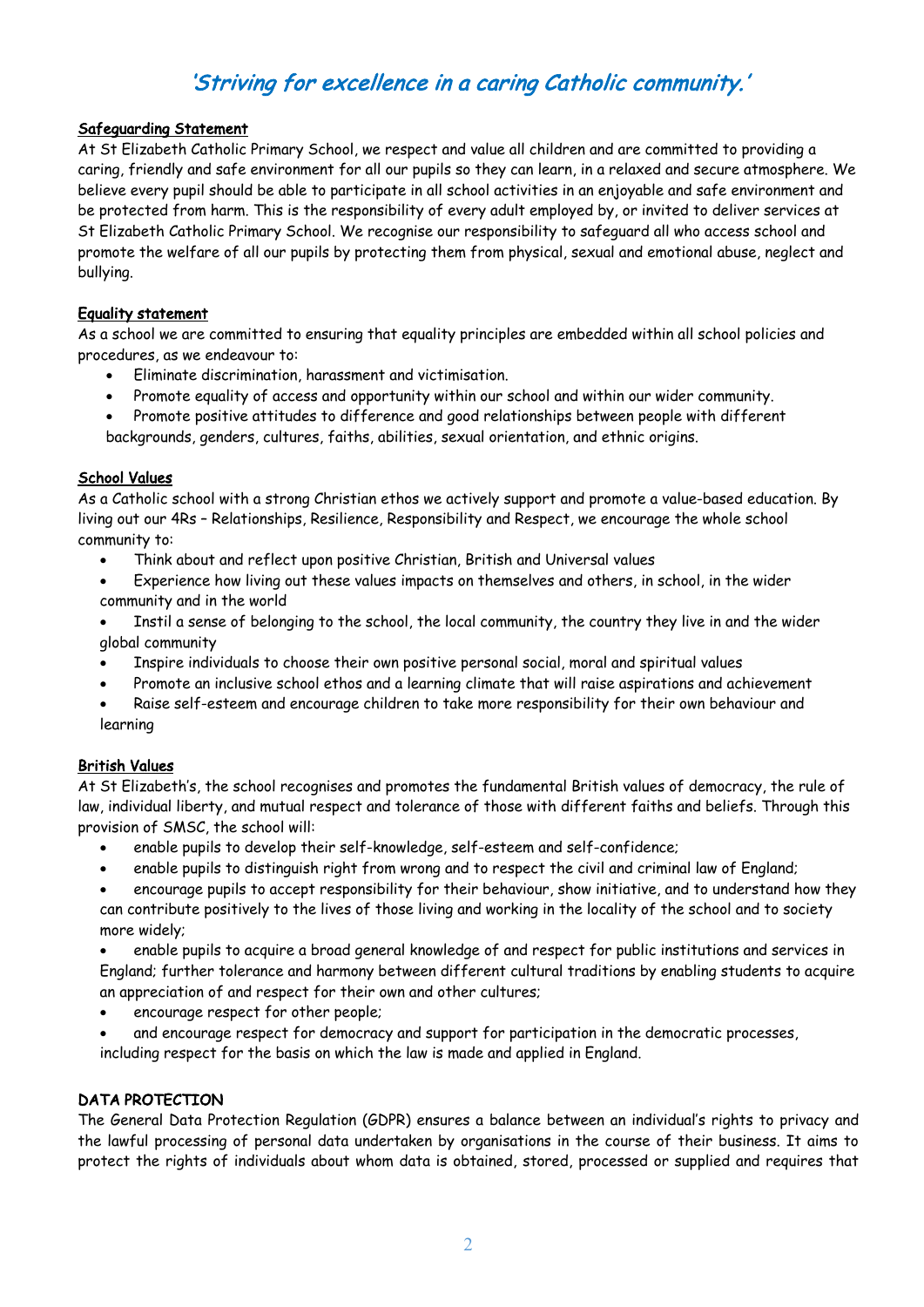organisations take appropriate security measures against unauthorised access, alteration, disclosure or destruction of personal data.

The School will protect and maintain a balance between data protection rights in accordance with the GDPR. This policy sets out how we handle the personal data of our pupils, parents, suppliers, employees, workers and other third parties.

Changes to data protection legislation will be monitored and further amendments may be required to this policy in order to remain compliant with legal obligations.

All members of staff are required to familiarise themselves with its content and comply with the provisions contained in it. Breach of this policy will be treated as a disciplinary offence which may result in disciplinary action under the School's Disciplinary Policy and Procedure up to and including summary dismissal depending on the seriousness of the breach.

#### **Contents**

|                      | Safeguarding statement                                         | $\overline{c}$ |
|----------------------|----------------------------------------------------------------|----------------|
|                      | <b>Equality Statement</b>                                      | $\overline{2}$ |
|                      | <b>School Values</b>                                           | $\overline{2}$ |
|                      | <b>British Values</b>                                          | $\overline{2}$ |
| <u> Introduction</u> |                                                                |                |
|                      | <b>SECTION 1: Aims and Objectives</b>                          | 5              |
|                      | <b>SECTION 2: Identifying Special Educational Needs</b>        | 5              |
|                      | SECTION 3: A Graduated Approach to SEN Support                 | 6              |
|                      | SECTION 4: Managing Pupils Needs on the SEN Register           | $\overline{7}$ |
|                      | SECTION 5: Criteria for Exiting the SEN Register/Record        | 10             |
|                      | <b>SECTION 6: Supporting Pupils and Families</b>               | 10             |
|                      | SECTION 7: Supporting Pupils at School with Medical Conditions | 11             |
|                      | SECTION 8: Monitoring and Evaluation of SEND                   | 12             |
|                      | <b>SECTION 9: Training and Resources</b>                       | 12             |
|                      | SECTION 10: Roles and Responsibilities                         | 13             |
|                      | <b>SECTION 11: Storing and Managing Information</b>            | 15             |
|                      | SECTION 12: Reviewing the Policy                               | 16             |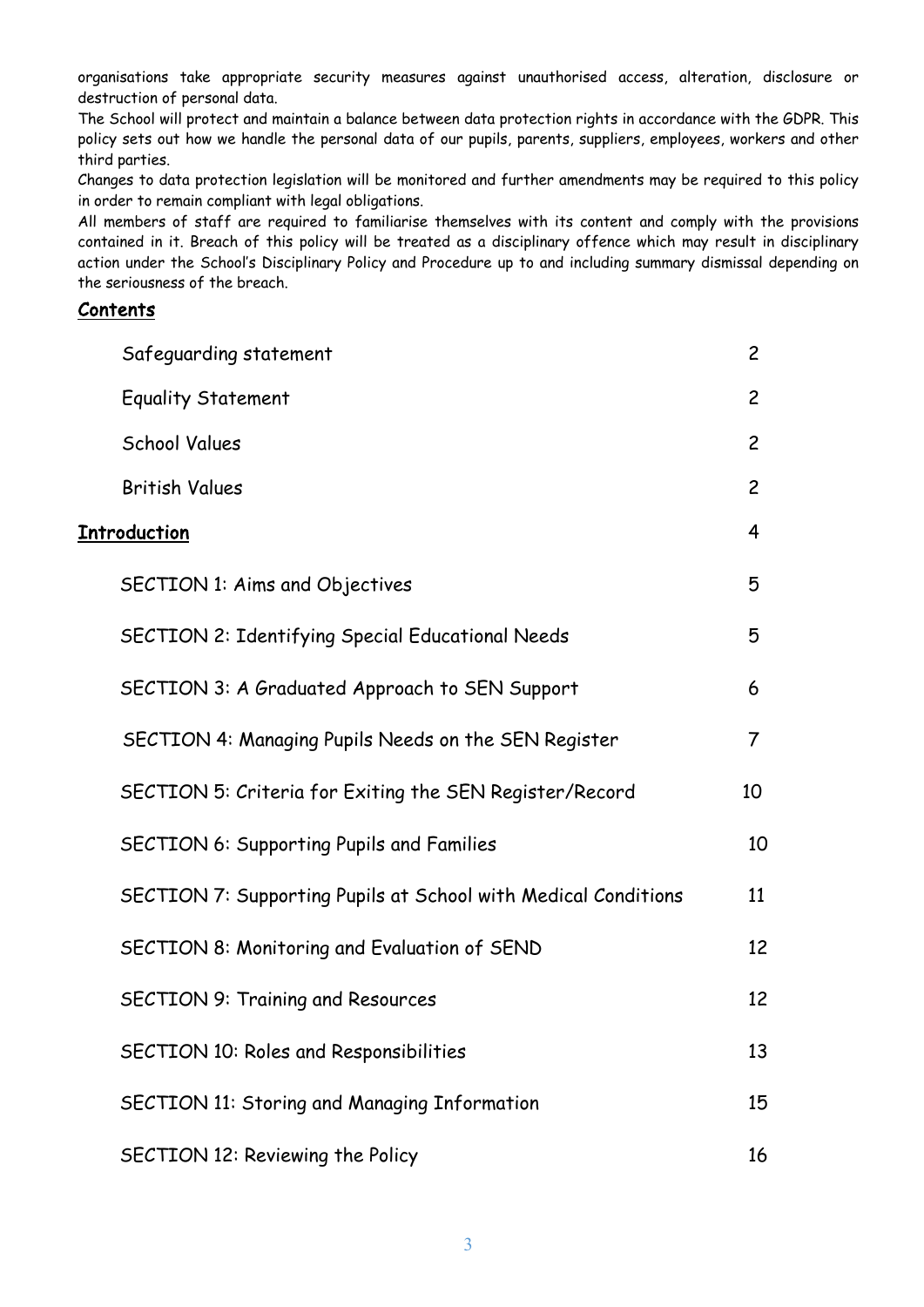| <b>SECTION 13: Accessibility</b>           | 16 |
|--------------------------------------------|----|
| <b>SECTION 14: Dealing with Complaints</b> | 18 |
| <b>SECTION 15: Bullying</b>                | 18 |

#### **Introduction**

We believe that all children should be equally valued in school. We will strive to eliminate prejudice and discrimination, and to develop an environment where all children can flourish and feel safe.

This policy takes account of the Special Educational Needs and Disability(SEND) Code of Practice: 0 to 25 years (2015).

It has also been written with reference to the following guidance and documents:

- Equality Act 2010: advice for schools DfE Feb 2013
- · Schools SEN Information Report (2021)
- · 2014 Children and Families Act
- · Statutory Guidance on supporting pupils at school with medical conditions
- · (April 2014)

In particular, the SEND policy is linked to behaviour, anti-bullying and curriculum policies.

This policy describes the way we meet the needs of children who experience barriers to their learning, which may relate to sensory or physical impairment, learning difficulties or emotional or social development, or may relate to factors in their environment, including the learning environment they experience in school.

# Defining Special Educational Needs and Disabilities (SEND)

The 2014 Code of Practice definition of Special Educational Needs and Disabilities: Children have special educational needs if they have a learning difficulty or disability that calls for special educational provision to be made for them.

At compulsory school age this means he or she has:

- A significantly greater difficulty in learning than the majority of children of the same age.
- A disability which prevents or hinders them from making use of educational facilities of a kind generally provided for children of the same age in schools within the area of the local education authority.

(Taken from the SEND Code of Practice 2015: 0 to 25 Years – Introduction xiii and xiv)

### Contacting the SENDCo

The Special Educational Needs Co-ordinator (SENDCo for short) is Kelly Studman [Phase leader for EYFS and KS2] and the SENDCo Assistant is John Peppard [Phase leader for KS1]. Appointments to meet the SENDCo or Assistant SENDCo should be made through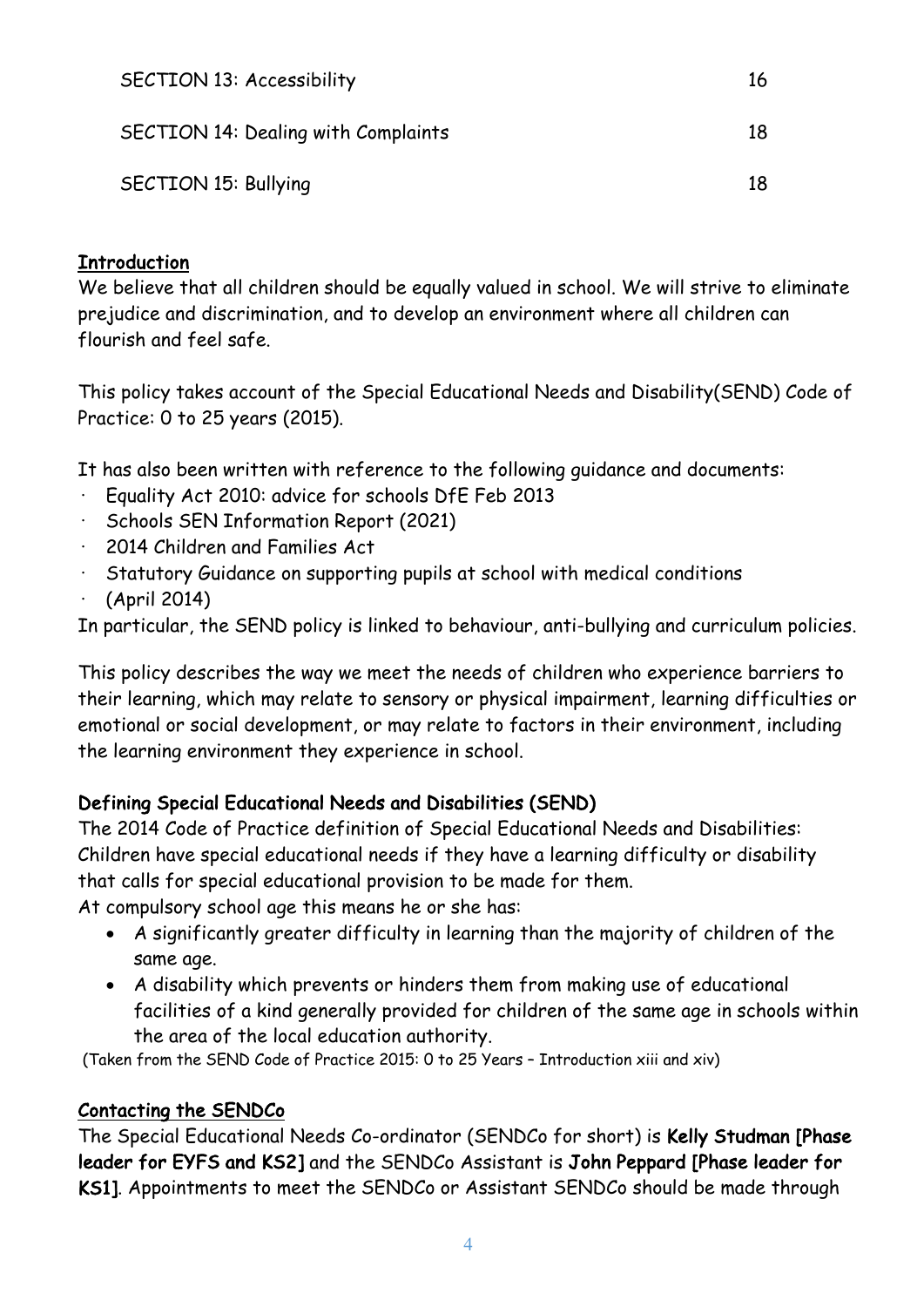the School Office on (020) 8980 3964 or through our school website. Angelina John is the advocate on the Senior Leadership Team for SEND.

The SEND Governor is Melian Mansfield and can be contacted by writing to or telephoning the school.

# Section 1: AIMS AND OBJECTIVES

# Aims

The Governing Body and staff of St Elizabeth Catholic Primary School are committed to providing an appropriate and high quality education to all our children. We believe that all children, including those identified as having special educational needs have a common entitlement to a broad and balanced academic and social curriculum, which is accessible to them, and that they should be fully included in all aspects of school life.

We believe that all children should be equally valued in school. We will strive to eliminate prejudice and discrimination, and to develop an environment where all children can flourish and feel safe.

At St Elizabeth Catholic Primary School, we aim to identify these needs as they arise and provide teaching and learning contexts which enable every child to achieve to his or her full potential.

# **Objectives**

The objectives of this policy are:

- § To provide a framework for the earliest identification of children with SEND and ensure their needs are met.
- § To maintain and monitor effective assessment of record keeping procedures for all children with SEND.
- § To actively promote working partnerships between the parents of identified children and the school, as well as involving external agencies when appropriate.
- § To ensure that learners express their views and are actively involved in decisions which affect their education.
- § To ensure all children have access to a broad, stimulating and balanced curriculum and enable learners to make the best possible progress.

# Section 2: IDENTIFYING SPECIAL EDUCATIONAL NEEDS

The School is committed to the early identification of Special Educational Needs and recognises the four broad categories of need in the SEND Code of Practice 2015. Children will have needs and requirements which may fall into at least one of four categories, many children will have inter-related needs. The categories of need are:

- v Communication and Interaction
- ❖ Cognition and Learning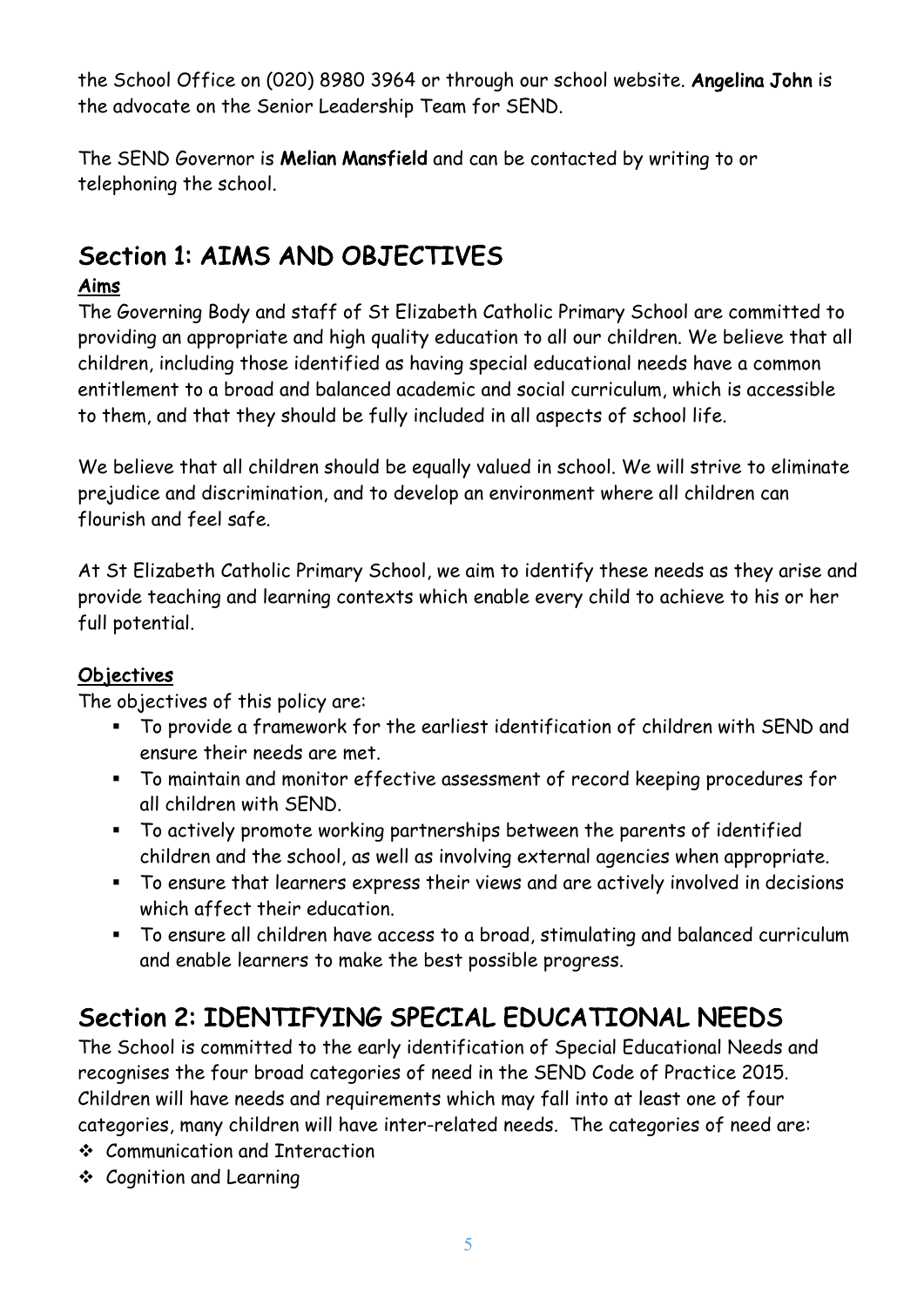- v Social, Mental and Emotional Health
- v Sensory and/or Physical Needs

The following are not considered SEND but may impact on progress and attainment;

- \* Disability (the Code of Practice outlines the "reasonable adjustment "duty for all settings and schools provided under current Disability Equality legislation – these alone do not constitute SEN)
- $\cdot$  Behavioural difficulties do not necessarily mean that a child or young person has a SEND and should not automatically lead to a pupil being registered as having SEND.
- v Attendance and Punctuality
- v Health and Welfare
- $\div$  FAL.
- v Being in receipt of Pupil Premium Grant
- v Being a Looked After Child
- **❖** Being a child of Serviceman/woman

The purpose of identification is to work out what action the school needs to take, not to fit a pupil into a category. A range of evidence is collected through discussions with parents and the School's assessment and monitoring arrangements. If this indicates that the child is not making the expected progress, the class teacher will consult the SENDCo in order to decide whether additional and/or different provision or further assessment is necessary.

St Elizabeth Catholic Primary School identifies the needs of pupils by considering the needs of the whole child which will include not just the special educational needs of the child or young person.

# SECTION 3: A Graduated Approach to SEN Support

The class teacher is responsible and accountable for the progress and development of all pupils in their class. This also includes where pupils access support from teaching assistants or specialist staff.

This will be reviewed as part of an 'Assess-Plan- Do- Review' cycle with the teacher at regular parent Pupil Progress meetings. Support and training may be offered to the class teacher to improve their understanding of strategies to support specific pupils. The school, pupil and parents work together to set appropriate targets and provision for the child which may be written into an Individual Support Plan (ISP).

Where progress does not improve, despite planned provision, a child may be placed on the school's SEND register and external agencies contacted for further guidance and an ISP will be added to with professional advice and support.

### Moving to an Education, Health and Care Plan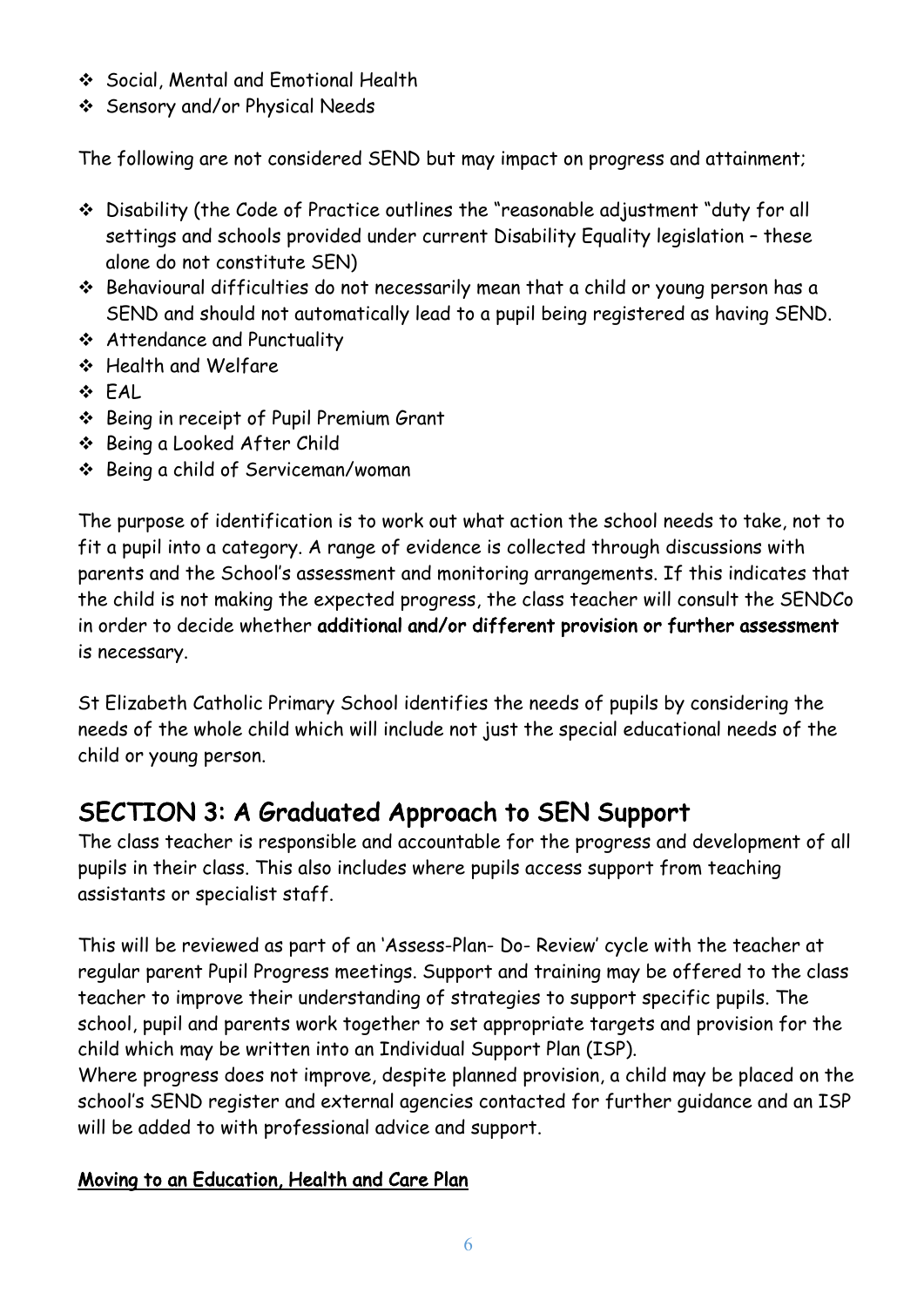Where the needs of the child are broader or more complex and/or a family may want to access specialist schooling a child may be put forward for an Education, Health and Care Plan (EHCP). This replaces the Statement of Special Educational Needs. Generally, the School applies for an EHC Plan if:

• The child is Looked After and therefore additionally vulnerable

• The child has a disability which is lifelong and which means that they will always need support to learn effectively

• The child's achievements are significantly below their peers that we think it's likely that the child may at some point benefit from special school provision.

### Understanding the Levels of Support

The SEND register will identify pupils as those with an Educational Health and Care Plan (E ), has a special needs that have been identified, SEN Support (K Code).

# SECTION 4: Managing Pupils Needs on the SEN Register

### Identification and Assessment

Children have special educational needs if they have a *learning difficulty* that calls for special educational provision to be made for them.

Children have a learning difficulty if they:

- Have a significantly greater difficulty in learning than the majority of children of the same age.
- Have a disability that prevents or hinders them from making use of educational facilities of a kind generally provided for children of the same age in schools within the area of the local education authority.
- Are under compulsory school age and fall within the definitions above or would so do if special educational provision was not made for them.

"Special Needs" can include children of all academic abilities and children with emotional and physical needs which may affect their educational entitlement. (Taken from the Code of Practice for SEND 2015)

Therefore, the importance of early identification, assessment and provision for any child who may have special educational needs cannot be over emphasised. The earlier action is taken, the more responsive the child is likely to be, and the more readily intervention can be made without undue disruption to the organisation of the school, including the delivery of the curriculum for that particular child. If a difficulty proves transient the child will subsequently be able to learn and progress normally. If the child's difficulties prove less responsive to provision made by the school, then an early start can be made in considering the additional provision that may be needed to support the child's progress.

# Any of the following may trigger a concern.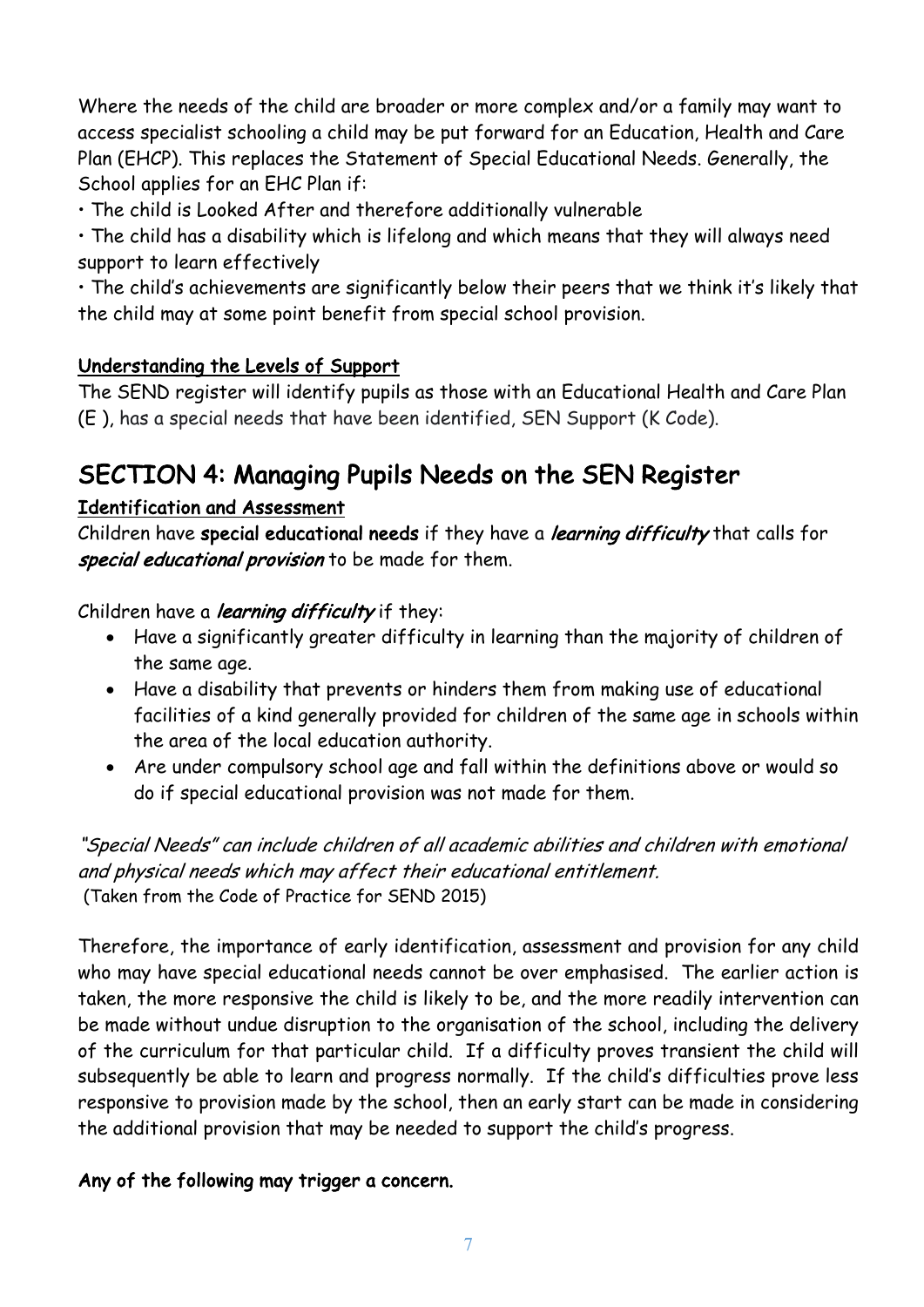- v Parents/carer
- v Child
- v Class teacher assessment
- v Response/ length of time on SEND register
- v Records transferred from another school
- v Base line assessments
- v SAT results
- $\cdot$  In-house testing and assessment
- v Records of achievement
- ❖ Pupil tracking

The child and parent/carer are involved throughout this process.

In identifying children who may have special educational needs we can measure children's progress by referring to:

- \* Their performance monitored by the teacher as part of ongoing observation and assessment
- $\div$  The outcomes from baseline assessment results.
- $\cdot$  Their performance against the level descriptions within the National Curriculum at the end of a key stage.
- v Standardised screening or assessment tools.

# English as an Additional Language

The identification and assessment of the special educational needs of children whose first language is not English, requires particular care. Lack of competence in English must not be equated with learning difficulties as understood in the Code of Practice. We would look carefully at all aspects of a child's performance in different subjects to establish whether the problems they have in the classroom are due to limitations in their command of the language that is used there or arise from special educational needs.

# School Model of Assessment and Provision

Most pupils will have their needs met through quality first teaching (QFT.) Pupil's progress and achievements will be monitored and any pupil not making adequate progress will be given further targeted support as part of quality first teaching.

Adequate progress can be defined in a number of ways i.e.-

- $\div$  Closes the attainment gap between the child and their peers.
- $\div$  Prevents the attainment gap growing wider.
- \* Is similar to that of peers starting from the same attainment baseline, but less than that of the majority of peers.
- v Matches or betters the child's previous rate of progress.
- $\div$  Ensures access to the full curriculum.
- v Demonstrates an improvement in self-help, social or personal skills.
- $\cdot$  Demonstrates improvements in the child's behaviour.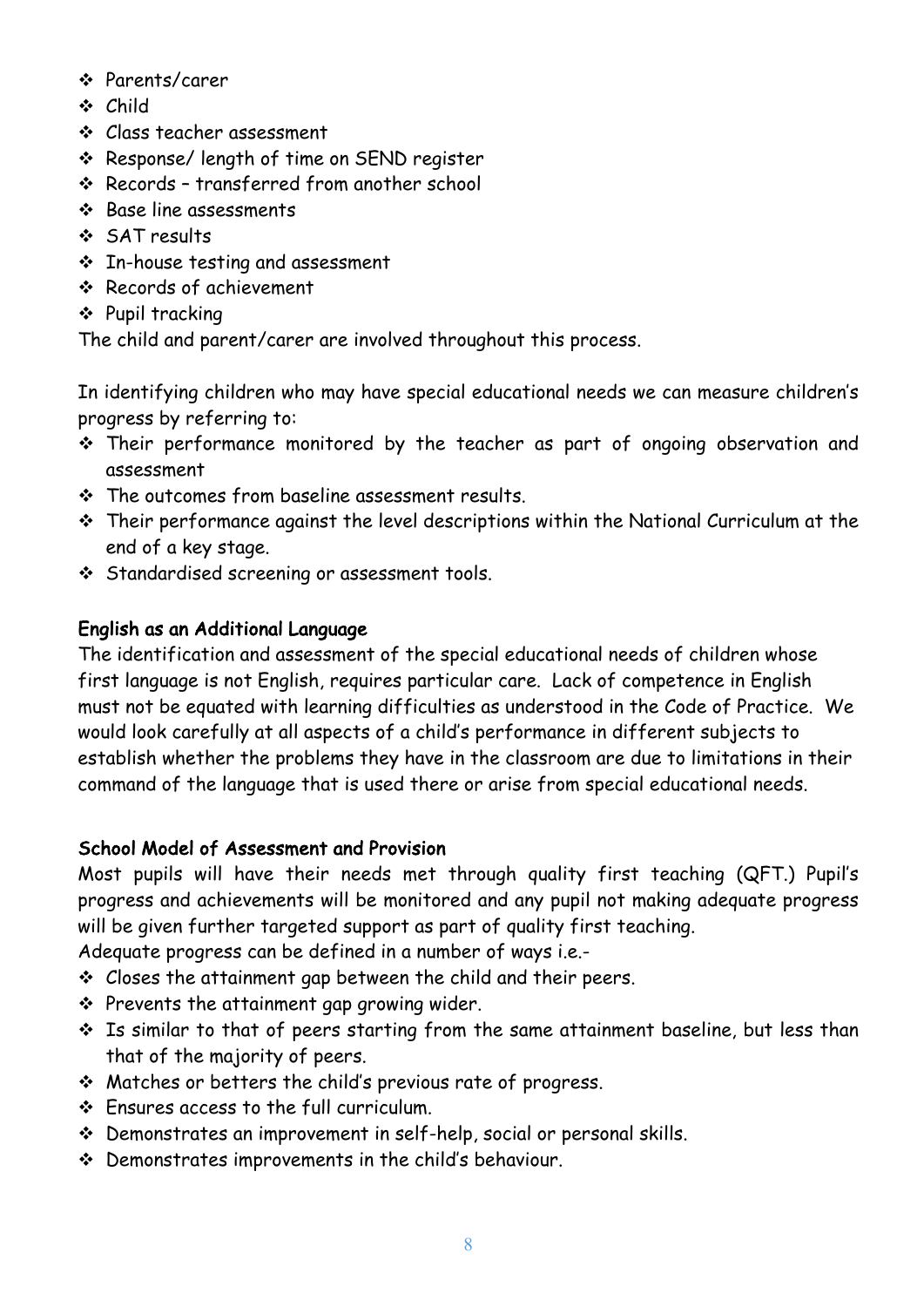The effectiveness of this will be monitored and reviewed as part of the schools ongoing cycle of assessment for learning.

When a pupil has been identified as requiring a provision that is additional to, or different from, that made generally for others of the same age, or is showing a significantly greater difficulty in learning than the majority of others of the same age, the pupil will be placed on a SEND register under one of the four SEND categories with the discussion with parents.

The provision required for each pupil will be specific to that pupils needs and where possible school will seek and follow advice from additional professionals such as Occupational Therapists, Physiotherapists, Paediatricians and Specialist Teachers. Where several professional agencies are involved an EHA (Early Help Assessment) may be advised to ensure that a cohesive approach is taken towards monitoring and meeting pupil's needs.

### Individual Support Plan

The Individual Support Plan (ISP) records that which is additional to, or different from, the differentiated curriculum and will focus upon three individual SMART targets that match the child's needs.

The ISP will include information about:

- The child area of need, what they feels supports them and their dislikes.
- The short-term targets set for the child
- The best teaching strategies to support the child
- The provision to be put in place
- When the plan is to be reviewed
- Outcomes (to be recorded when ISP is reviewed)
- Home/school link arrangements and/or strategies/activities for home

Progress towards the targets is discussed at parent's evenings or by request at other times through discussions with the class teacher or SENDCo.

The ISP will be reviewed termly and parents' views on their child's progress will be sought. Wherever possible, the child will also take part in the review process. At the ISP review decisions are made about the future actions that may be taken to meet the child's needs. These may be:

- a) To assess the amount of help.
- b) To continue with the existing level of help with new targets being set.
- c) To increase the level of intervention if there has been little progress.

### Pupil Involvement

The Individual Support Plan (ISP) is concerned with the setting of targets and understanding the support needed to help them move forward with their learning. It is essential that pupils are actively involved in their ISP. This means pupils must know and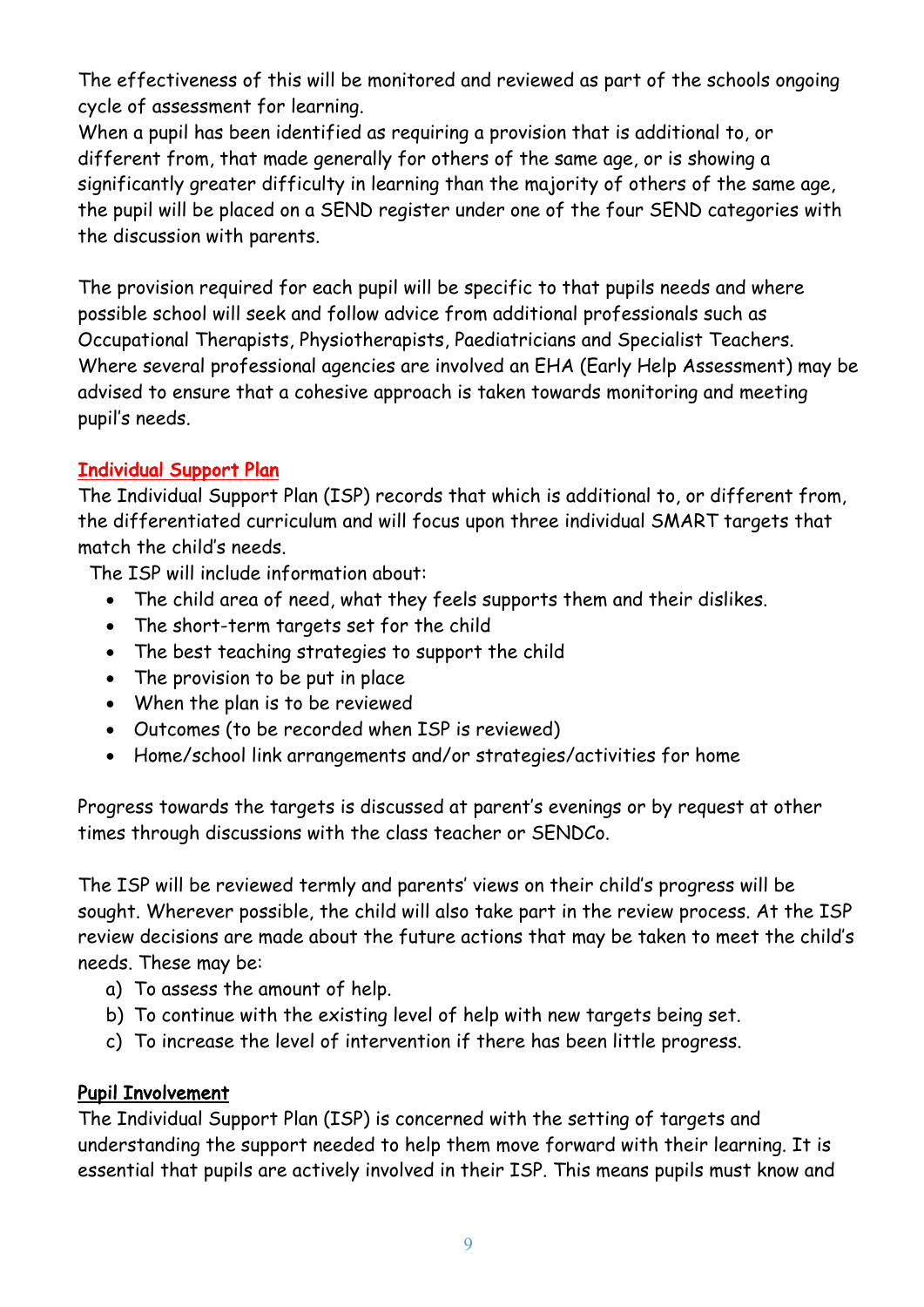understand their targets and know what to do to achieve them, and who will help them to achieve.

# SECTION 5: CRITERIA FOR EXITING THE SEN REGISTER/RECORD

Where specific planned provision has been successful and accelerated progress has been made so that the pupil is working within national expectations, then they should be removed from the SEND register and placed on a 'Watch List' for a year to monitor ongoing progress.

# SECTION 6: SUPPORTING PUPILS AND FAMILIES

At St Elizabeth, we actively encourage all parents to play a key and active role in supporting their child in a culture of co-operation. This is important in enabling children with SEND to achieve their potential.

### The school's SEND Information Report is published on our school's website.

#### We will support parents so that they are able to:

- Make their views known about how their child is feeling and progressing
- Recognise and play an active and valuable role in their child's education
- Know about their child's education within the SEND framework and the progress they are making
- Contribute to ISPs and reviews.
- Have access to information, advice and support during assessment and any related decision making process about SEND provision

#### We aim to make communications with parents effective by:

- Acknowledging and drawing on parental knowledge and expertise in relation to their child.
- Focusing on the children's strengths as well as areas of additional need.
- Ensuring that parents understand procedures, are aware of how to access support in preparing their contributions, and are given documents to be discussed before meetings, as far as possible.
- Respecting the validity of differing perspectives and seek constructive ways of reconciling different viewpoints.

We aim to inform parents as soon as there is cause for concern about their child, so that they are fully involved in the school based response for their child, understand the purpose of any intervention or programme of action, and be told about the parent partnership service.

The executive Head, Head of School, SENDCo, SENDCo Assistant and class teachers will talk both formally and informally to parents in school, or they may write, email, telephone or visit if appropriate.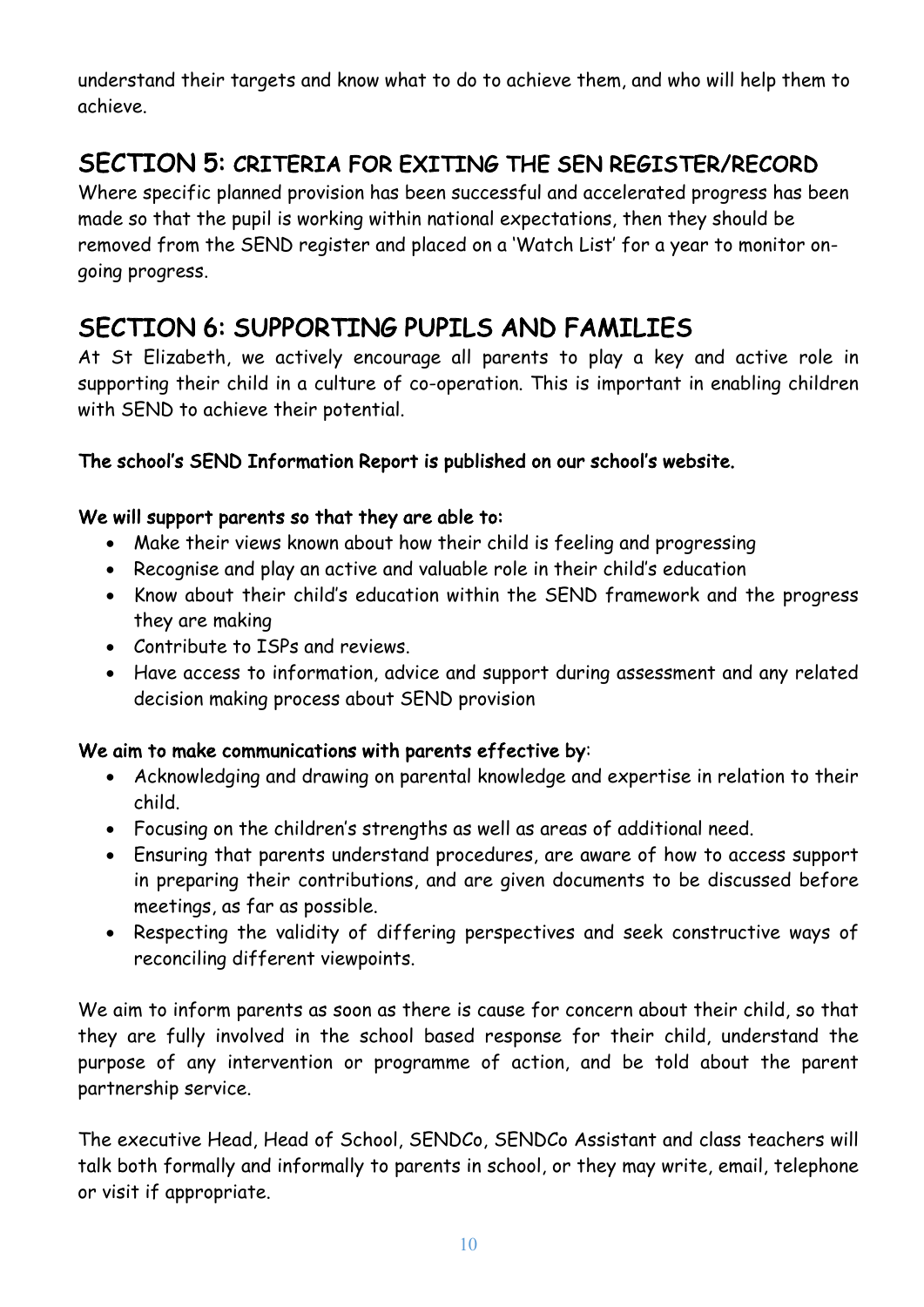### Transition Arrangements

### New Entry into the School

- We ask parents to inform the school if their child has a special educational need and/or disability. Parents/carers are asked to make note of this on the school application form and the SENDCo will contact them to discuss this and make sure the right support is in place for their child.
- If a Pupil transfers from another school and has been identified with a SEND need, before they start at the School, the pupil will be added to the SEND register (with parents' permission). The school will use this information to implement an individual Support Plan.

### Transition within school

We understand how difficult it is for children and parents as they move into a new class or a new school and will do what we can, according to the individual needs of the child, to make transitions between classes- including from the nursery- as smooth as possible. Enhanced transition arrangements are tailored to meet individual needs. This may include:

• Additional meetings for the parents and child with the new teacher.

• Additional visits to the classroom environment in order to identify where the toilets are, where the pegs are etc.

• Opportunities to take photographs of key people and places in order to make a transition booklet or a social story.

• Information is passed on to the new class teacher in advance and in most cases, a planning meeting will take place with the new teacher.

# Transition to Secondary School

- We fully support parents in making decisions about the secondary school they choose for their children and work with them to ensure the transition from KS2 to KS3 is smooth. Our school's Parent Support Worker and Learning Mentors are available to discuss any questions/concerns you may have about secondary transitions.
- The SEND Team will attend the Primary Transition Day to discuss the specific needs of your child with the SEND Team of their secondary school.
- Pupils will do focused learning about aspects of transition to support their understanding of the changes ahead.
- Where possible pupils will visit their new school on several occasions and in some cases staff from the new school will visit pupils in this school.

# Tower Hamlet's Local Offer

The purpose of the local offer is to enable parents and young people to see more clearly what services are available in their area and how to access them. It includes provision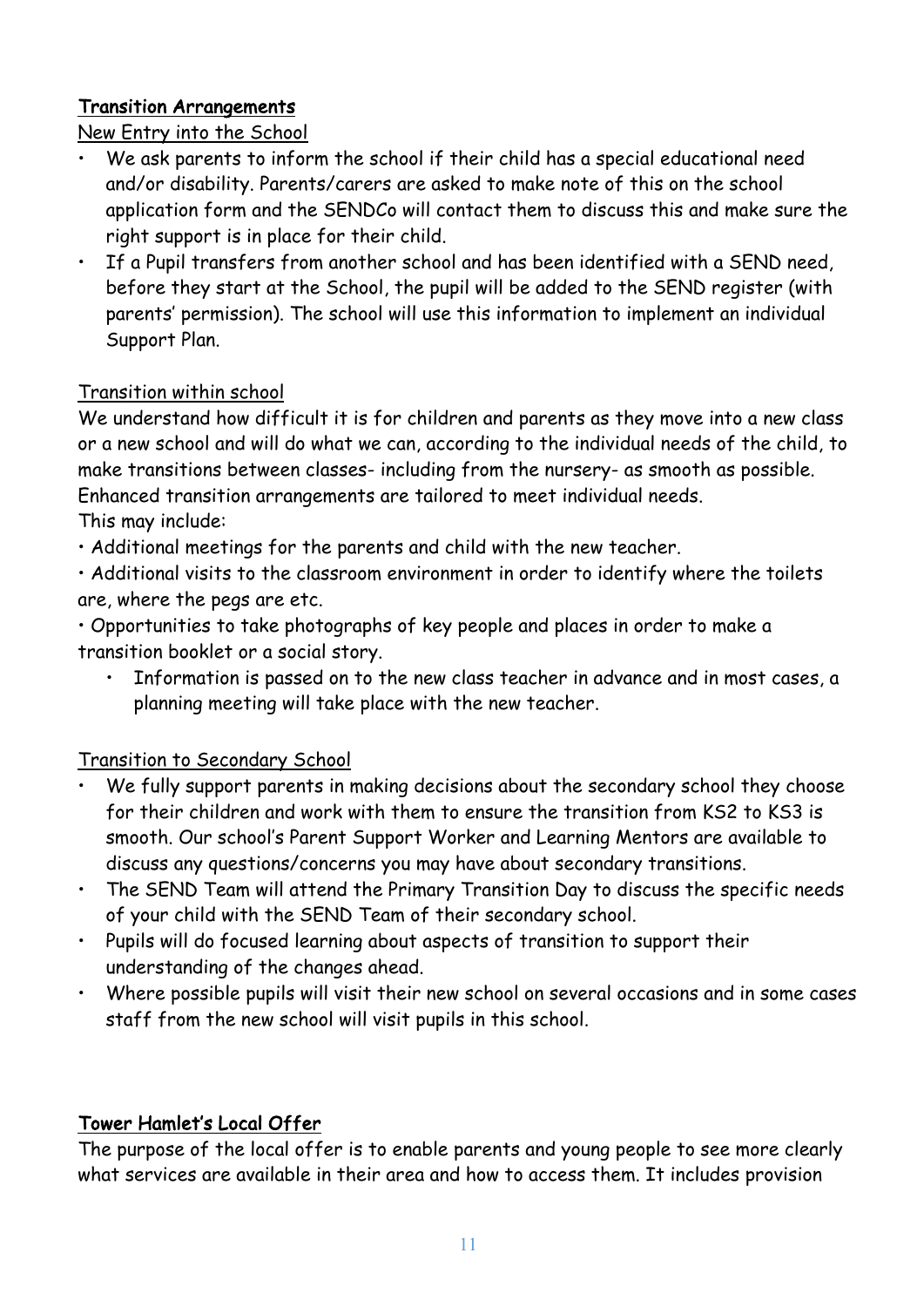from birth to 25, across education, health and social care. Please see the schools SENs Local Offer (document can be found on the schools website) or Tower Hamlet's Local Offer which is available from the website: https://www.localoffertowerhamlets.co.uk/.

The Parents Advice Centre (30 Greatorex Street, London, E1 5NP; Telephone: 020 7364 6489) service provides information about activities and breaks available for Tower Hamlets children with additional needs and disabilities as well as information for parents about benefits, about how Tower Hamlets aims to support children through education, health and social care.

# SECTION 7: SUPPORTING PUPILS AT SCHOOL WITH MEDICAL CONDITIONS

The school database is updated as and when information comes into school. Any major changes are passed on to the teachers and staff working with the children straight away.

We recognise that pupils with medical conditions need to be properly supported so that they have full access to education, including school trips and physical education. Some children with medical conditions may be disabled and where this is the case we comply with the duties set out by the Equality Act 2010. Some children will have their medical conditions recognised within their Education, Health and Care Plan.

# SECTION 8: MONITORING AND EVALUATION OF SEND

To ensure the quality of our SEND provision, the school will conduct regular audits involving the SENDCo, the SEND governor, and head teacher, this will involve:

- Lesson observation
- Book scrutiny
- Data analysis of intervention programmes
- Pupil progress meetings
- Seeking of parent/pupil views
- Monitoring staff CPD
- Termly SENDCo network meetings
- Monitoring teaching assistant on progress towards children's targets.

# SECTION 9: TRAINING AND RESOURCES

The Executive head decides on the budget for Special Educational Needs and Disabilities in consultation with the school governors, on the basis of needs in the school.

# **Training**

• Training needs of staff and the school are identified through the School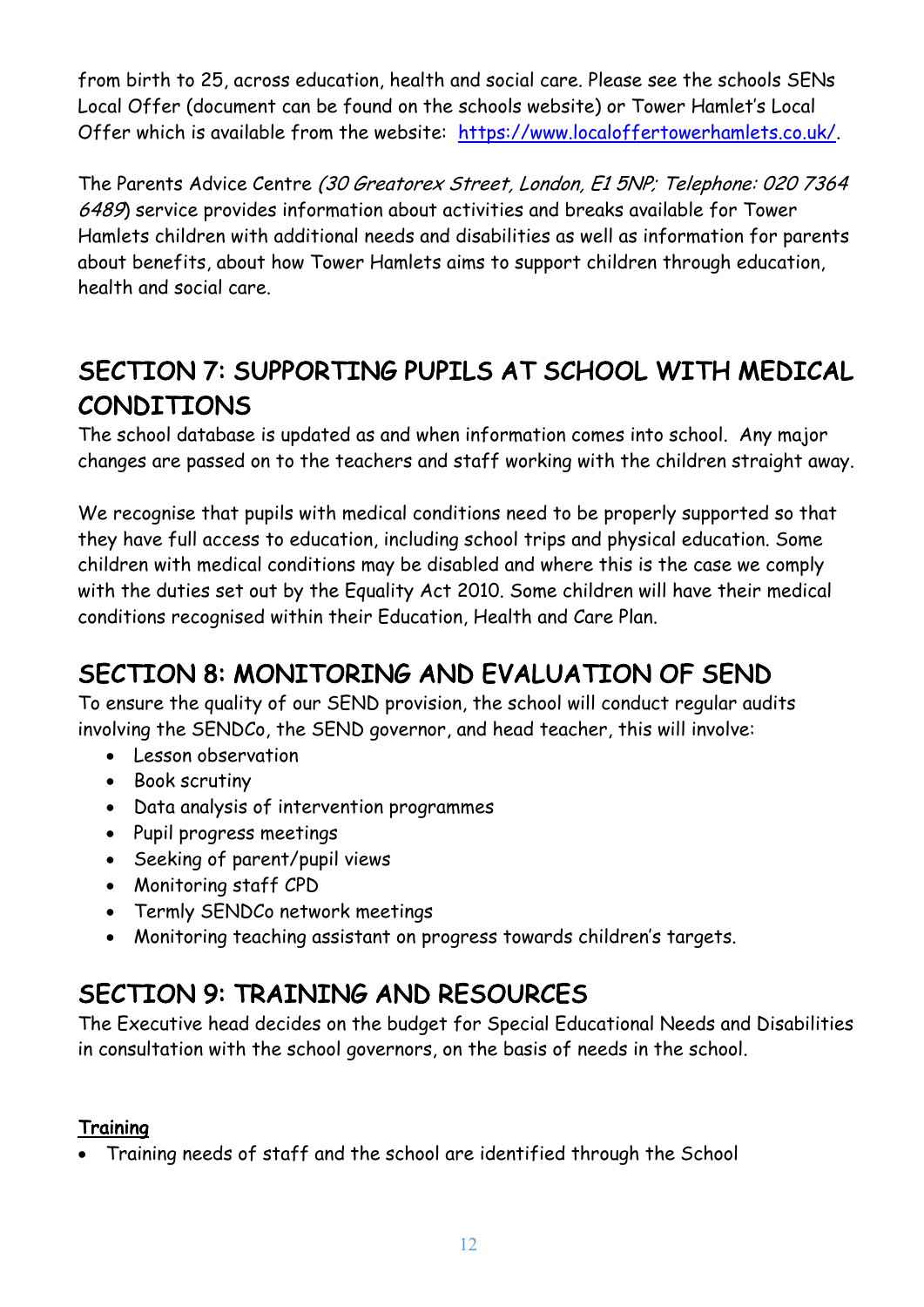Development Plan, Performance Management Reviews and individual pupil needs for example, a Teaching Assistant trained to deliver physiotherapy.

- All teachers and support staff will undertake induction on taking up a post so that they understand the structures, systems and practice within the school.
- The SENDCO will access CPD as necessary and attend the SEND Conference Meetings.
- The school staff also attends courses run by the Local Authority, school INSET sessions specifically for their needs, and whole staff INSET, when appropriate.

### Resource Allocation

The most valuable resource is personnel who are able to give SEND pupils small group or individual attention. Parents are also a valuable resource, helping pupils in the classroom. The teacher should cater for the needs of all the pupils and a range of styles and approaches adopted. All classes and staff involved have access to equipment useful for SEND and additional equipment. Specially required equipment is available and can be ordered through the SENDCo if financially viable.

Resources for non–statemented provision for SEND at St Elizabeth Catholic Primary School are funded according to an LA formula. The funding covers the cost of the staffing, resources and training needs for SEND in all Key Stages.

- The Executive head teacher and the SENDCo discuss all the information they have about SEND in the school, including:
	- o the children getting extra support already
	- o the children needing extra support
	- o the children who have been identified as not making as much progress as would be expected
	- o Deciding what resources/training and support is needed.
- All resources/training and support are reviewed regularly and changes made as needed.

# SECTION 10: ROLES AND RESPONSIBILITIES

All adults involved with SEND at St Elizabeth Catholic Primary School accept that provision for children with SEND is a matter for everyone.

Angelina John is the Designated Teacher with specific Safeguarding responsibility. Tracy Jennings, Anna Hair and Naomi Sutherland also have responsibility as a designated child protection person.

Tracy Jennings is the member of staff responsible for managing Pupil Premium Grant(PPG)/Looked After Children (LAC) funding

Tracy Jennings is the member of staff responsible for managing the school's responsibility for meeting the medical needs of pupils.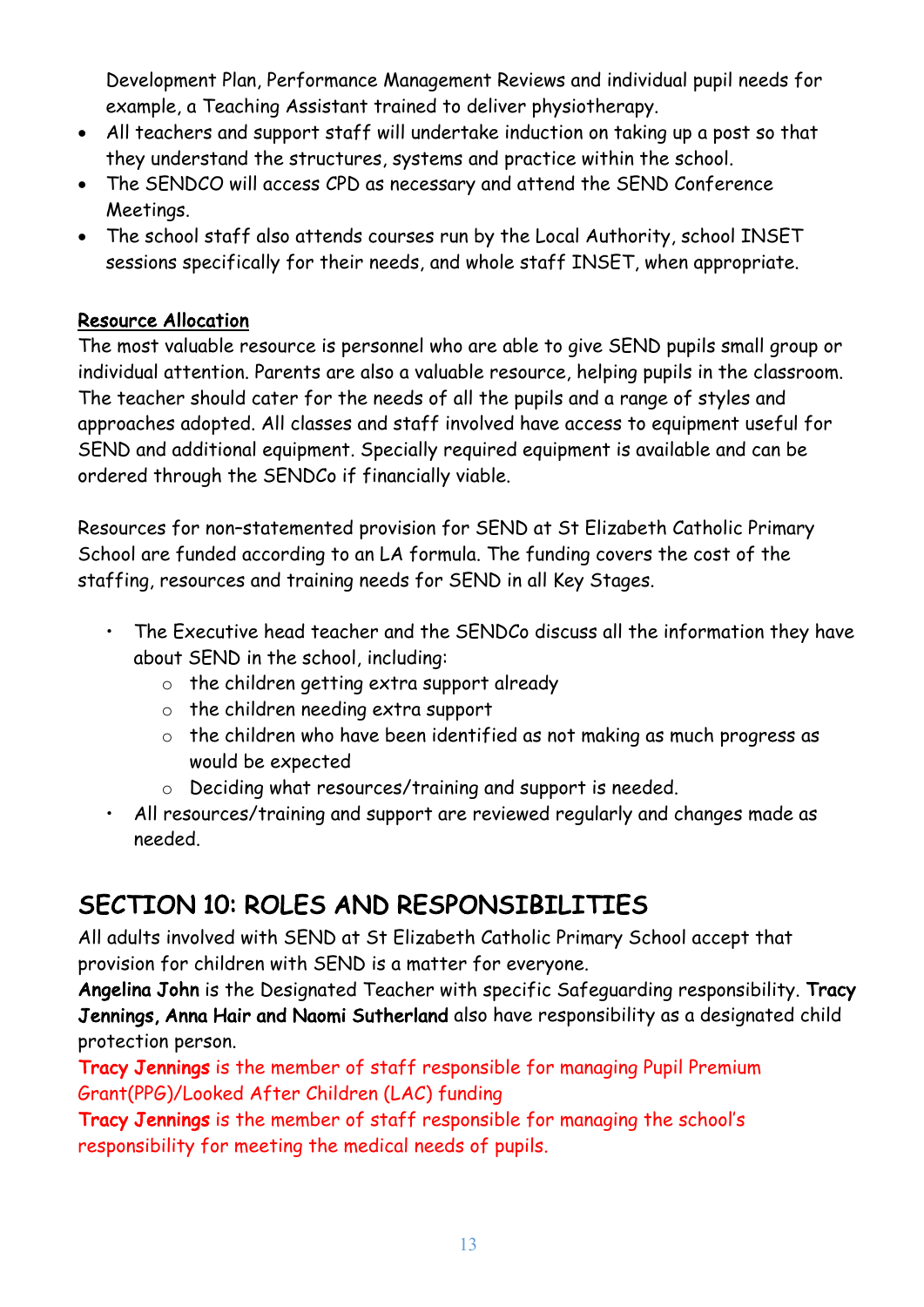# The SEND Governor

The governing body

- § Fulfils its statutory requirements to secure the necessary provision for any pupil identified as having Special Educational Needs and Disabilities.
- § Ensure that all teachers are aware of the importance of providing for these children.
- § Are involved in developing and monitoring the School's SEND policy
- **EXTED Have a named Governor for Special Educational Needs; this is Melian Mansfield.**

# The Special Educational Needs and Disabilities Co-ordinator (SENDCO) and SEND Assistant

Kelly Studman [EYFS and KS2]; John Peppard [KS1] are responsible for the arrangements for SEND provision throughout the school. The SENDCo post is part-time, currently 3 days a week and the Assistant SENDCo post is 1 day.

### Role and Responsibility of the SENDCo is:

- § Overseeing the day to day operation of the SEND policy.
- § Co-ordinating provision for children with special educational needs and disabilities
- § Liaising with and advising teachers and Teaching Assistants
- § Overseeing the records of all children with special educational needs
- § Liaising with parents of children with special educational needs
- § Contributing to the INSET of staff
- § Liaising with external agencies including the Educational Psychologist, Support for Learning Services, Phoenix Outreach Team, Speech and Language Services, Occupational Therapy Team, Dram therapist, Play Therapist, BASS srvices and CAMHS.
- § Reporting to the SEND Governor and the Governing Body
- § Consulting with the Head of School, to use information from pupils' previous attainment to provide starting points for the development of an appropriate programme of provision for a SEND child
- § Co-ordinating review procedures

### Senior Leadership and Inclusion Team Role

The SLT will have responsibility for:

- Monitoring and evaluating the quality of learning and teaching in all classes to ensure that all teachers are successfully meeting their responsibilities.
- Monitoring and evaluating the process of all children in all curriculum areas and intervening where progress by individuals or groups is inadequate.
- Planning for increased access to the curriculum for pupils with diverse needs

### Teachers' Role

Teachers have a responsibility to: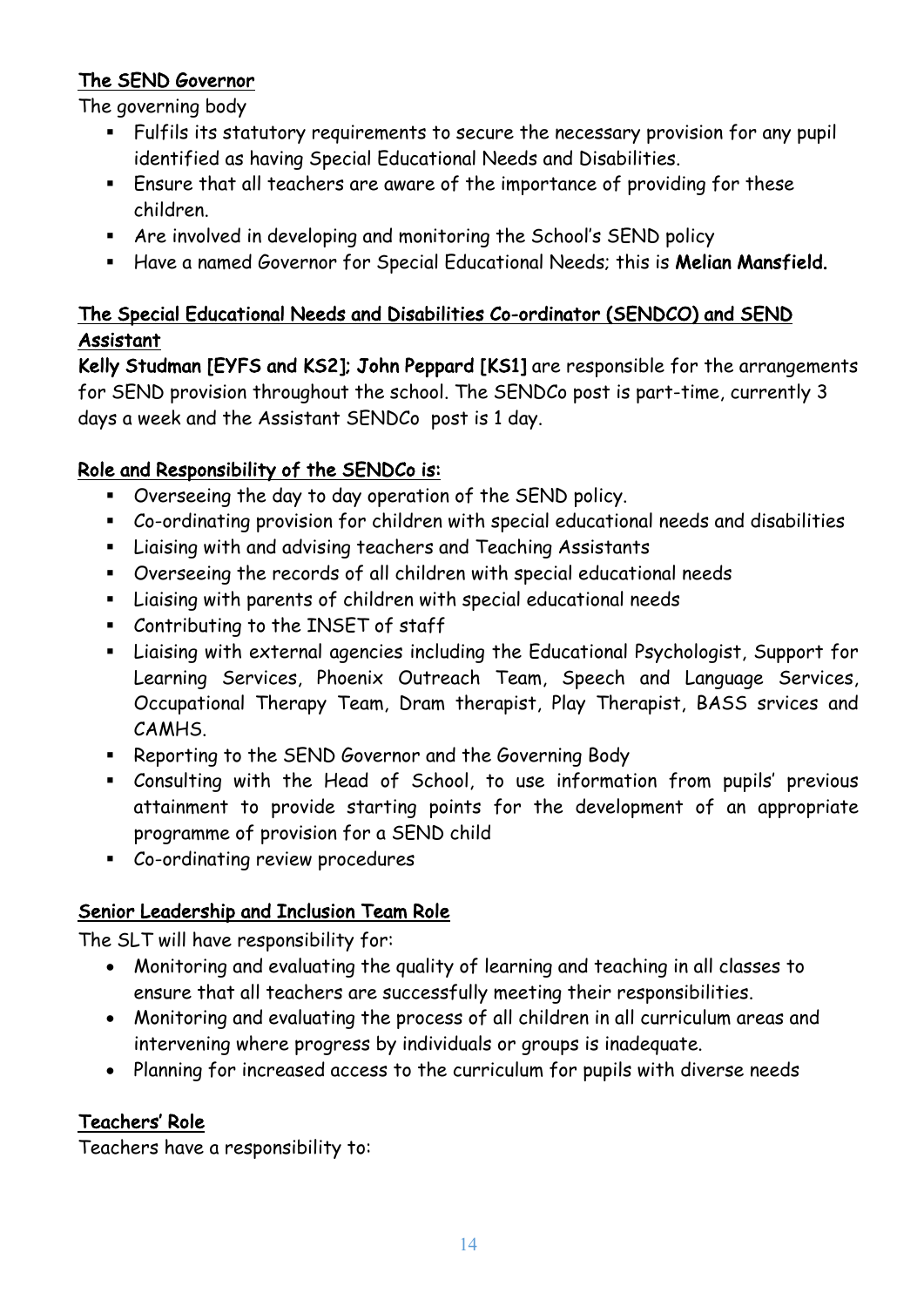- Use formative assessment to find out what all pupils in the class have learned and can do, and plan the next steps accordingly
- Adapt their classroom organisation and teaching style to match the learning characteristics of all the children in the class
- Devise and implement appropriate targets on an Individual Support Plan (ISPs) in consultation with children, parents and the SENDCo.

# SEND Support Staff Role

Some teaching assistants are trained to deliver specific interventions and are monitored by SLT. All support staff are expected to deliver quality provision, under the guidance of the class teacher, which often involves pupils with SEND. In line with the SEND Code of Practice, the class teacher is the first port of call for the teaching assistant to discuss issues relating to pupils with SEND.

#### They are responsible for:

- Contributing to ISP's and attending review meetings where possible
- Working alongside the class teacher to contribute towards planning suitable activities for their pupil, allowing them to learn as independently as possible alongside their peers
- Actively encouraging the child to interact with peers in lessons, whilst at the same time encouraging them to have as much control as possible over their actions and decisions
- Keeping records of their pupil's achievements and progress

# SECTION 11: STORING AND MANAGING INFORMATION

Information collected about a pupil's SEND is confidential and will only be communicated to involved persons with the knowledge and agreement of the pupil's parents, the Executive Head or the SENDCo, unless the school has Safeguarding concerns. Confidential information regarding a pupil's SEND is kept in the pupil's SEND file (Available in electronic and Paper copy). If information on a pupil is required from the file, the information on that pupil will be removed and returned promptly. The SENDCo's SEND Folder will contain copies of the original documents; Education and Health Care Plans and any other relevant information on individual children.

The SENDCo keeps an electronic file of ISPs. SLT keeps records of Intervention Programmes and relevant assessment data. This is also held electronically on the School's Network.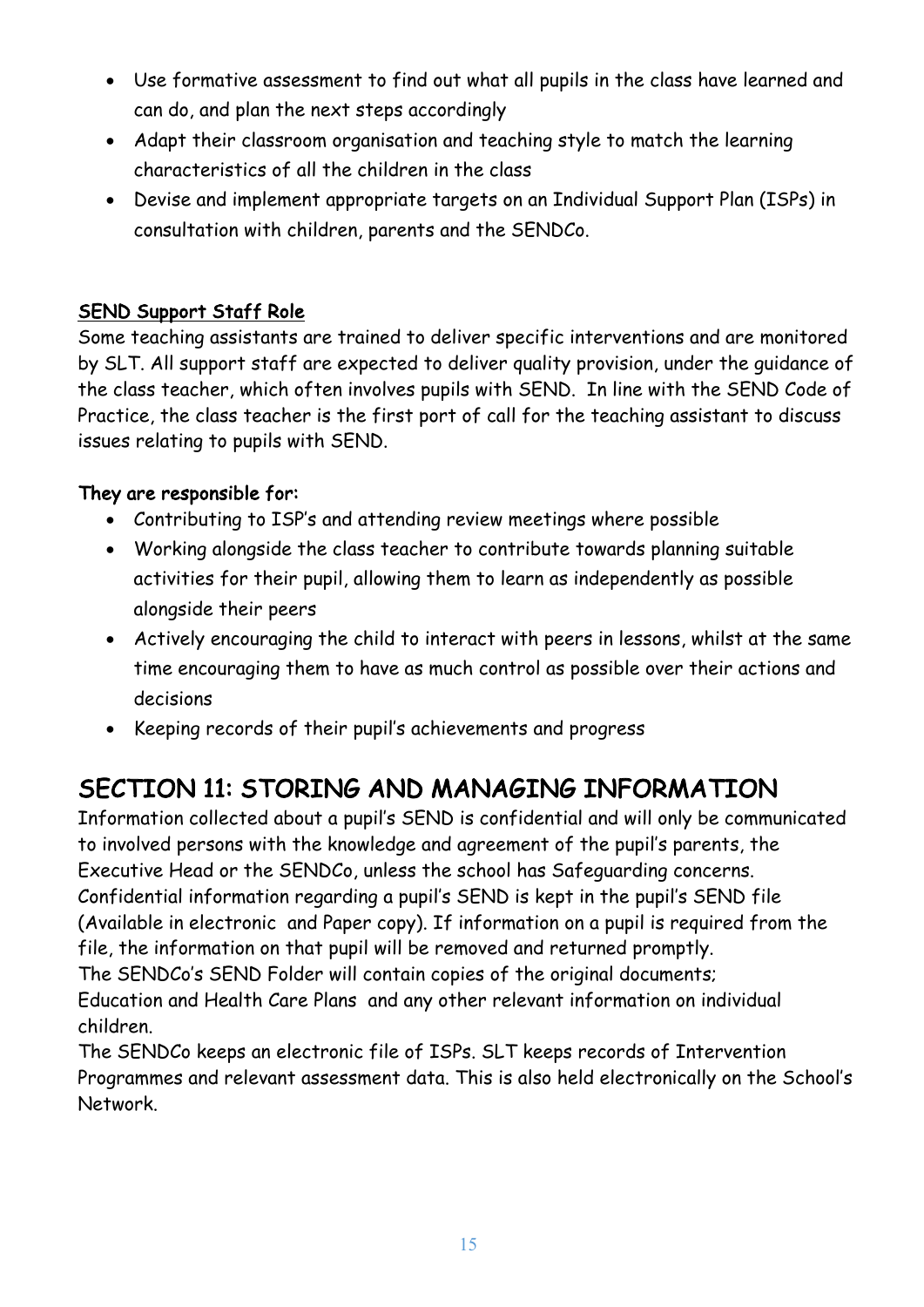# Other Records

Some teachers may keep anecdotal records, which are part of their continuous assessment.

- Mark books
- Individual records of support work kept by the support teacher
- Records of children who are working on specific programmes
- Reading interview sheets
- Examples of work

# SECTION 12: REVIEWING THE POLICY

# Monitoring the success of the SEND Policy

Evidence of the effectiveness of this policy on progress in learning for children with SEND will be shown by:

- § Ongoing teacher and teacher assistant observations of the child in the daily classroom setting.
- § Differentiated short-term planning by the class teacher to meet the child's needs
- § Records and evidence of the child's work showing progress towards curriculum objectives
- § Evidence of progress towards targets at the ISP reviews
- § More age-appropriate scores on standardised testing
- § Discussion at an appropriate level with the child about their progress
- § Discussion with parents about the child's progress
- § Discussion with outside agencies about the child's progress
- Governors review outcomes of SEND provision within the school.

# Evaluating the success of the SEND Policy

The success of the policy will result in the needs of all children with SEND being met by:

- § Having the systems in place to identify children with SEND on a termly base.
- § Making use of good practice in planning for, teaching and assessing children with SEND.
- § Regularly reviewing of the child's progress against targets set.
- § Providing additional intervention if progress is not adequate.
- § Receiving appropriate funding from the Local Authority to support the child's needs at EHCP (statementing levels).
- § Considering the wishes of the child at an appropriate level.
- § Having a positive and effective partnership with parents.
- § Encouraging a multi-disciplinary approach whenever possible.

# SECTION 13: ACCESSIBILITY

# Access to the school environment

St Elizabeth Catholic Primary School is on a two level site. We are wheelchair accessible on the ground floor, for classrooms from nursery to Year 3. The upper level of the school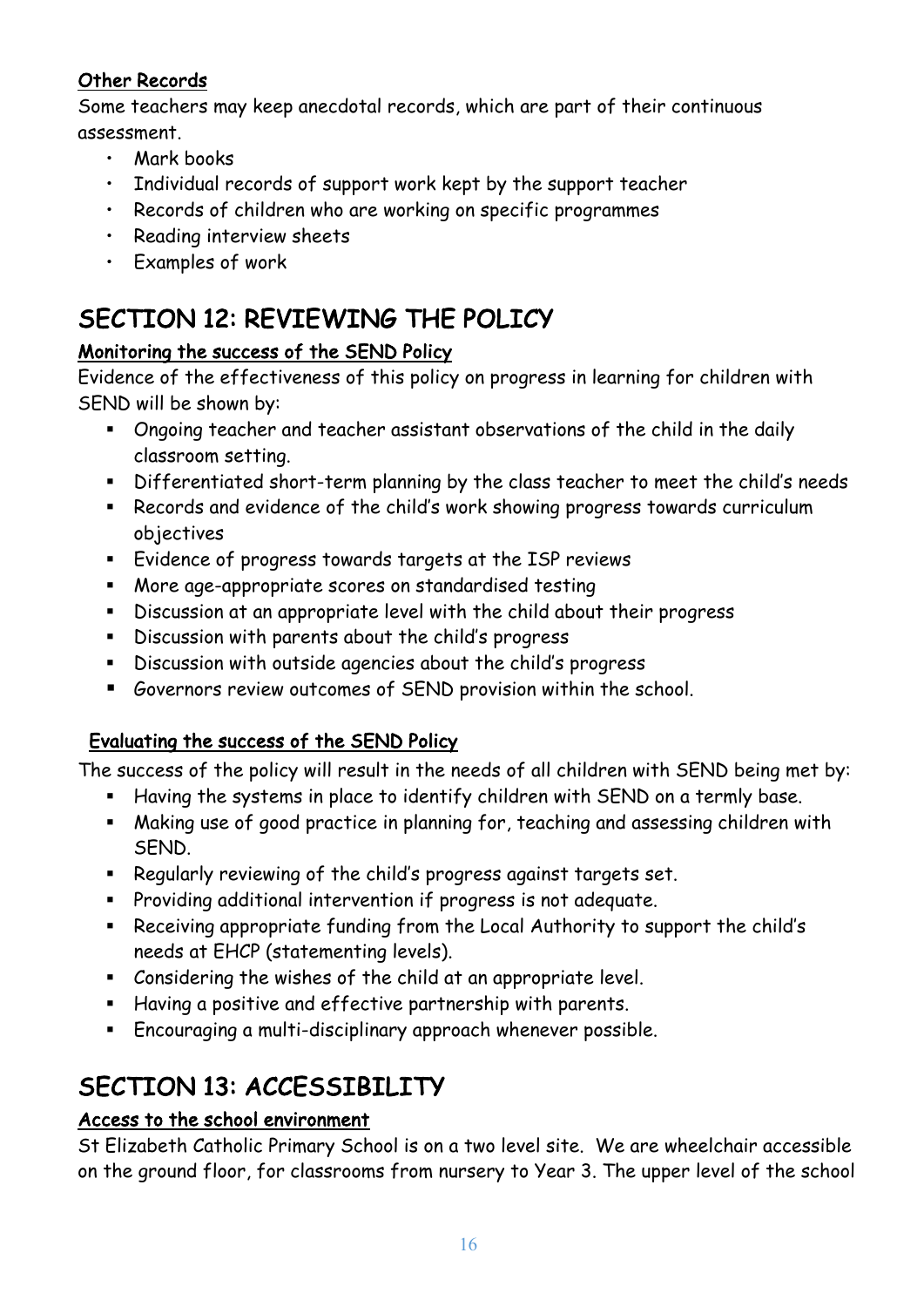building for classrooms from Year 4-6, is accessible to children with physical disability via a lift. There is a disabled toilet located on the ground floor and all the building's doors are accessible to those with physical disabilities. The School's Community House is also equipped with a disabled toilet for parental use.

#### Access to the National Curriculum

All class teachers, the SENDCo and SEND support staff carry out an ongoing process of assessment, planning and review that recognises each child's strengths as well as areas for improvement. A tracking system is in place to identify children who are not making the required level of progress. Strategies which are used to enable access for all children to the National Curriculum are:

Differentiation of the curriculum to meet the needs of individual children. Teaching styles and flexible groups will reflect this approach.

Use of a range of teaching styles which recognise the individual learning styles of the children in the class.

There will be flexible grouping of children so that learning needs may be met in individual, small grouping or whole class contexts.

Tasks and activities may be broken down into a series of small and achievable steps for pupils who experience learning difficulties.

Use of TAs to provide additional support within literacy and numeracy lessons.

Small withdrawal group and 1:1 teaching by the SEND support staff.

Accessibility to resources to support pupils with sensory or physical difficulties

Alternative means of accessing the curriculum through ICT, and use of specialist equipment

Peer group support through mixed ability grouping, paired reading and "buddy" systems.

Use of positive behaviour modification strategies within the classroom and as part of the whole school Behaviour Policy.

Access to extra-curricular clubs, and to the social life of the school.

Access to the school's Learning Mentor and Parent Support Worker for both children and parents

In-Service training for all staff on the needs of children with SEND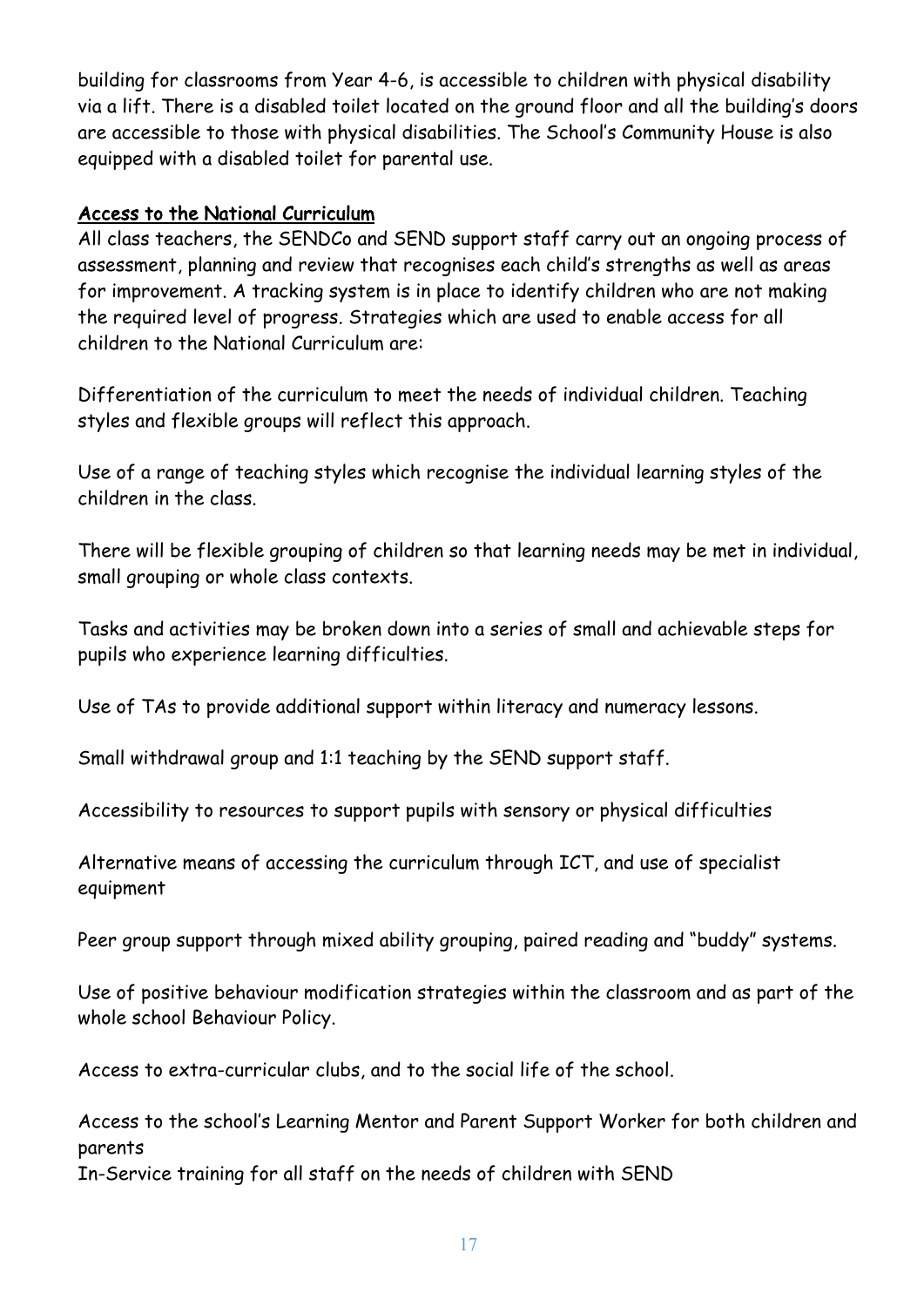### Access to information

Information about the school and its various activities can be provided in a range of formats, on request, for pupils and prospective pupils who may have problems accessing it in written form e.g. by reading aloud, overhead projections and use of diagrams and pictures.

Information about the school is available to all on the school's own website.

#### Admission arrangements

In line with current LA policy a place at St Elizabeth Catholic Primary School is available to a child with SEND provided that:

- a) The parents wish the child to attend the school.
- b) The child's special educational needs can be met by the school.
- c) Other pupils will not be disadvantaged.
- d) Resources will be used efficiently.

St Elizabeth Catholic Primary School has a duty under the Special Educational Needs and Disability Act 2001 Part 4 (SENDA) not to discriminate against a disabled child:

- In the arrangements that they make for determining admission of pupils to the school. This includes any criteria for deciding who will be admitted to the school when it is over-subscribed, and it includes the operation of those criteria
- In the terms on which the responsible body offers pupils admission to the school
- By refusing or deliberately omitting to accept an application for admission to the school from someone who is disabled.

(Disability Rights Commission: Code of Practice for Schools 2014)

# SECTION 14: DEALING WITH COMPLAINTS

### Complaints Procedure

Depending on the nature of the concern, you may wish or be asked to follow the school's formal complaints procedure. For the school to be able to investigate a complaint, the complaint needs to be made within three months of the incident occurring otherwise it will not be investigated. The prime aim of St Elizabeth Catholic Primary School policy is to resolve a complaint as fairly and speedily as possible. Whilst formal complaints will be dealt with in a sensitive, impartial and confidential manner, malicious complaints may incur appropriate action by the school.

A copy of the complaints policy is available on the website.

# SECTION 15: BULLYING